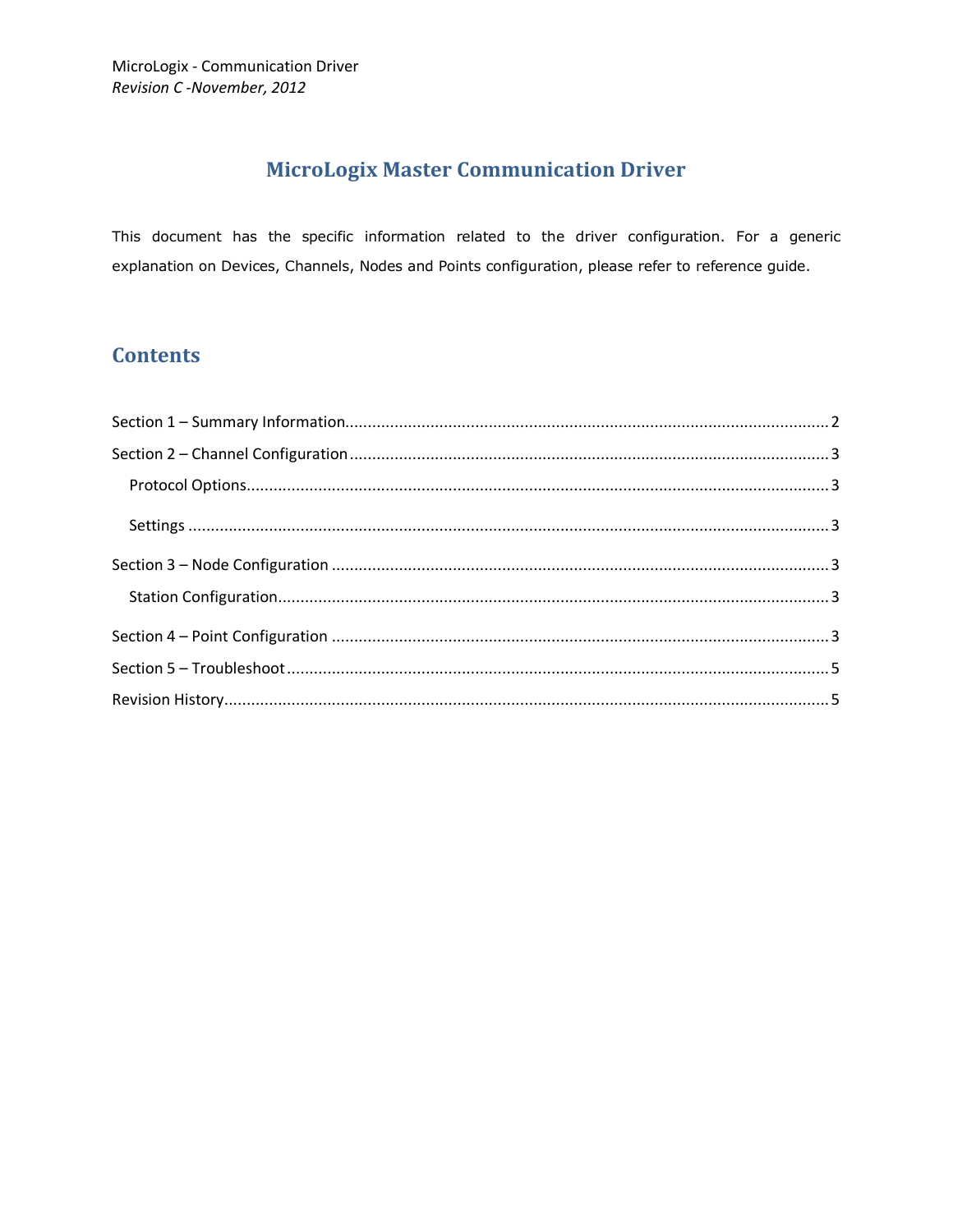#### <span id="page-1-0"></span>**Section 1 – Summary Information**

**Communication Driver Name**: MicroLogix

**Implementation DLL**: T.ProtocolDriver. MicroLogix.dll

**Protocol**: Proprietary

**Interface**: TCP/IP

**Description**: MicroLogix communication driver implements communication with Rockwell MicroLogix PLCs using its proprietary protocol. It operates as a Master on TCP/IP networks. The communication blocks are dynamically created according the pooling cycle defined on the AccessType for each point.

**PLC types supported:** Rockwell MicroLogix 1100 and 1400 devices

**Protocol Options**: None

**Multi-threading**: user configurable, default is five threads to each network node

**Max number of nodes**: user defined

**PC Hardware requirements**: Standard PC Ethernet interface board

**PC Software requirements**

#### **Supported Operands:**

| <b>Operand</b>         | <b>Read</b> | <b>Write</b> | Data Type    | <b>Address size</b> |
|------------------------|-------------|--------------|--------------|---------------------|
| $N - Integer$          | ✓           | ✓            | Short        | 2 bytes             |
| $F - Float$            | ✓           | $\checkmark$ | Single       | 4 bytes             |
| $B - Binary$           | ✓           | ✓            | Short        | 2 bytes             |
| $O-Output$             | ✓           | ✓            | Short        | 2 bytes             |
| $I$ – Input            | ✓           |              | Short        | 2 bytes             |
| $S -$ Status           | ✓           | ✓            | Short        | 2 bytes             |
| $ST - String$          | ✓           | ✓            | <b>ASCII</b> | Max 82 bytes        |
| <b>DLG-DataLogging</b> | ✓           |              | <b>ASCII</b> | Max 109             |

**Table 1**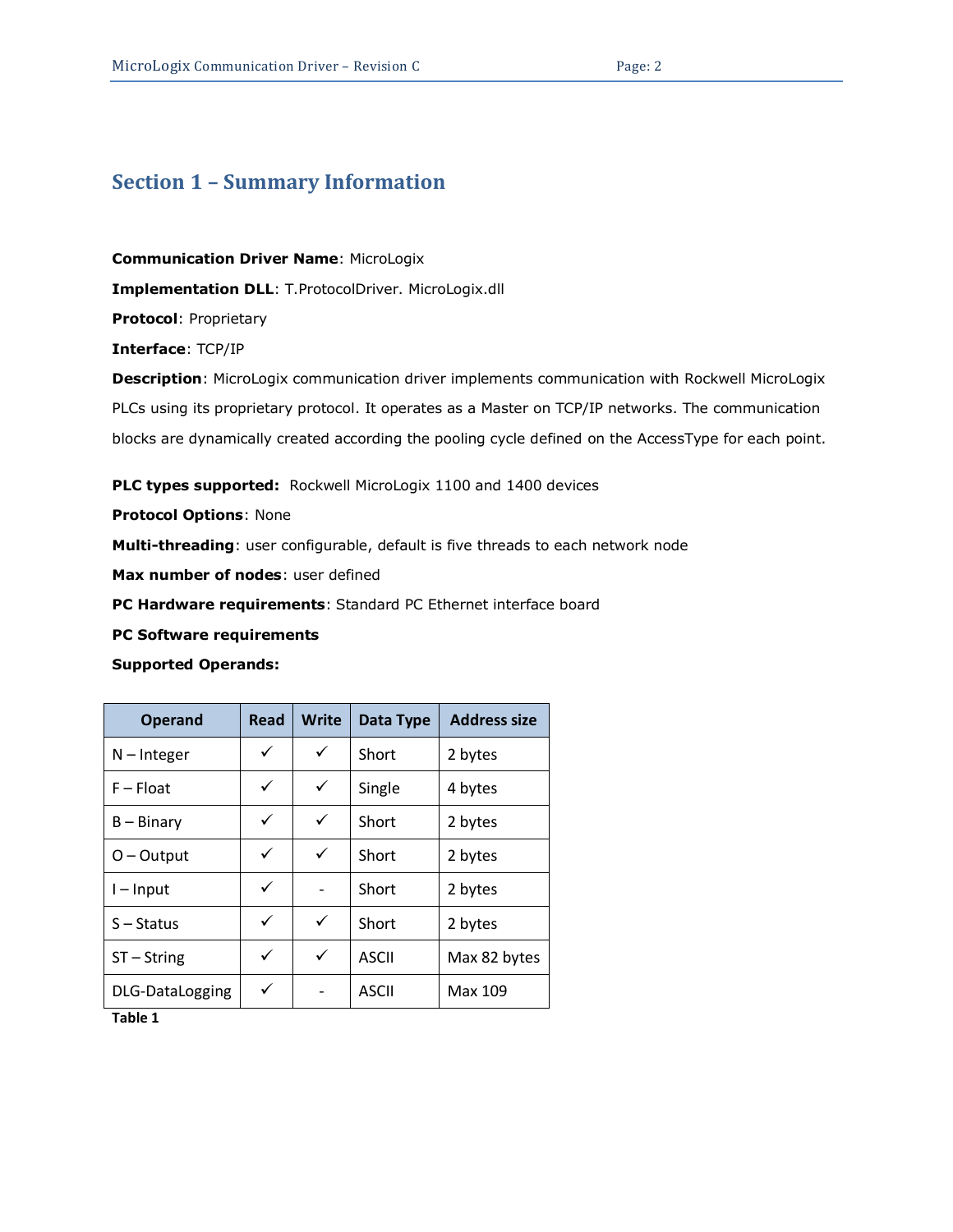## <span id="page-2-0"></span>**Section 2 – Channel Configuration**

#### <span id="page-2-1"></span>**Protocol Options**

- None

#### <span id="page-2-2"></span>**Settings**

TCP/IP:

- **NodeConnections**: Defines the maximum number of parallel requests that will be sent to each node (asynchronous communication)

### <span id="page-2-3"></span>**Section 3 – Node Configuration**

### <span id="page-2-4"></span>**Station Configuration**

TCP/IP:

- Station syntax: <IP address> ; <Port number>

Where : <IP address> = IP address of the slave device in the modbus network

< Port number > = TCP port where the slave device is listening (default is 44818)

Ex: 192.168.1.101 ; 44818

## <span id="page-2-5"></span>**Section 4 – Point Configuration**

The syntax for the MicroLogix communication points is: <File Type><File Number> : <Address> Where :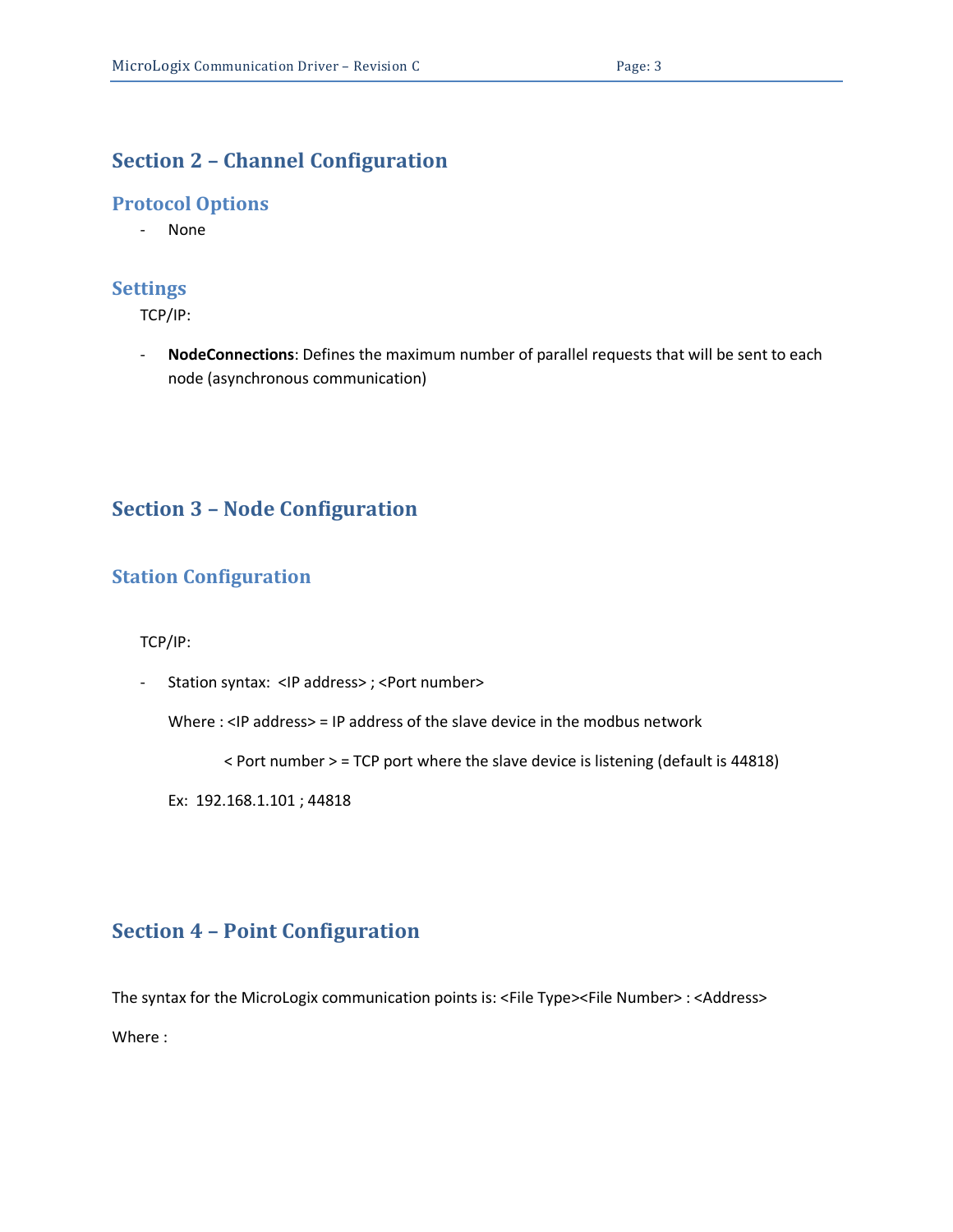**File Type**: represents the Operand :

- F Float
- B Binary
- O Output
- I Input
- S Status
- ST String
- DLG DataLogging

**File Number**: Numeric refence of the FileType. **Address**: Address number

For DataLogging the syntax is: <File Type><Queue Number> : <Number of Bytes>

Examples:

| F8:1    | File Type = F, File Number = 8, Address = $1$              |
|---------|------------------------------------------------------------|
| F8:2    | File Type = F, File Number = 8, Address = $2$              |
| N7:1    | File Type = N, File Number = 7, Address = $1$              |
| B3:10   | File Type = B, File Number = $3$ , Address = $10$          |
| ST11:1  | File Type = ST, File Number = 11, Address = $1$            |
| DLG0:34 | File Type = $DLG$ , Queue Number = 0, Number of Bytes = 34 |

Please consider the table below to calculate the Number of Bytes for the DataLogging

| <b>Data</b> | <b>Formatted String Size</b> |
|-------------|------------------------------|
| delimiter   | 1 character                  |
| word        | 6 characters                 |
| long word   | 11 characters                |
| date        | 10 characters                |
| time        | 8 characters                 |
| string      | 89 characters                |
| float       | 13 characters                |